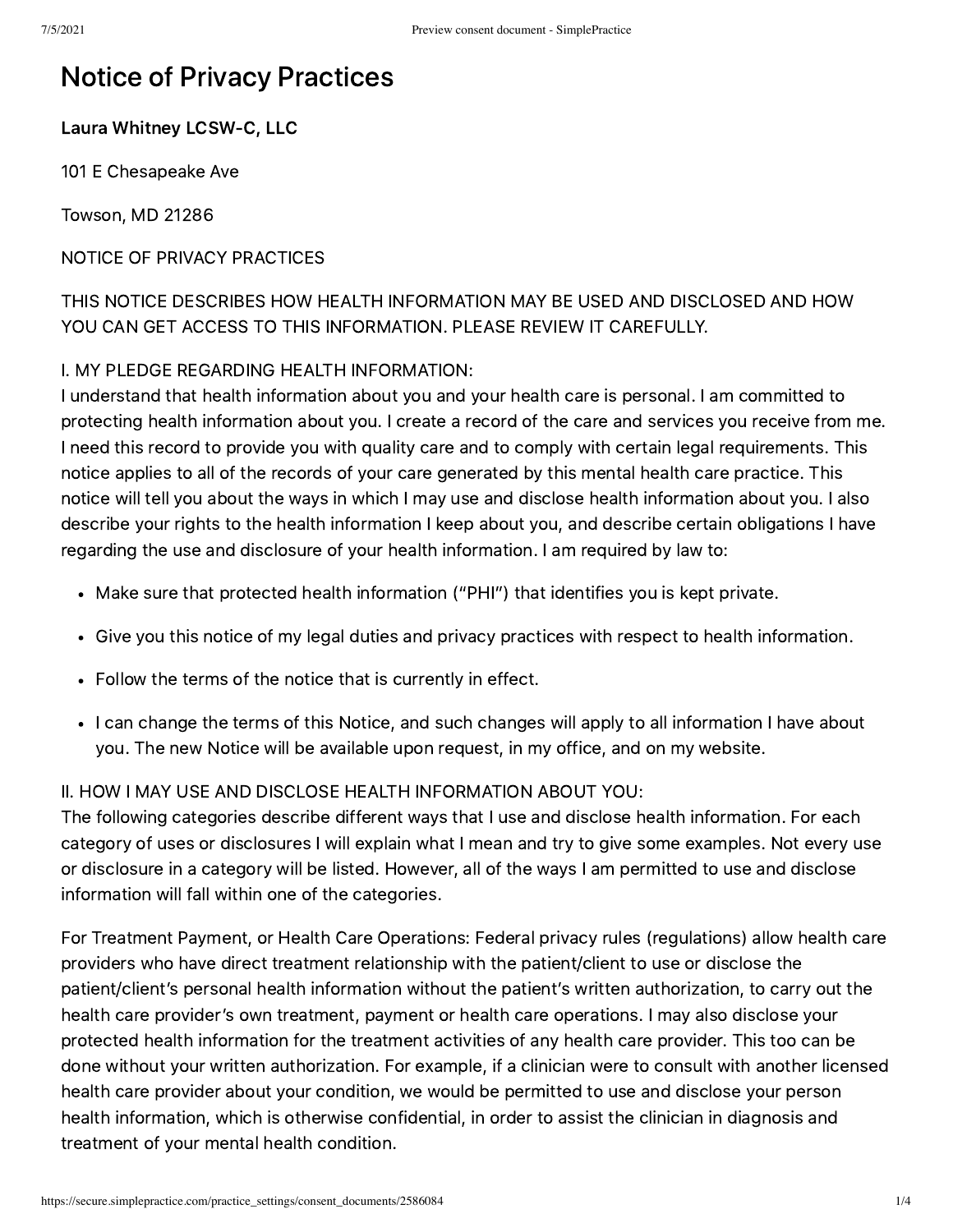#### 7/5/2021 Preview consent document - SimplePractice

Disclosures for treatment purposes are not limited to the minimum necessary standard. Because therapists and other health care providers need access to the full record and/or full and complete information in order to provide quality care. The word "treatment" includes, among other things, the coordination and management of health care providers with a third party, consultations between health care providers and referrals of a patient for health care from one health care provider to another.

Lawsuits and Disputes: If you are involved in a lawsuit, I may disclose health information in response to a court or administrative order. I may also disclose health information about your child in response to a subpoena, discovery request, or other lawful process by someone else involved in the dispute, but only if efforts have been made to tell you about the request or to obtain an order protecting the information requested.

### III. CERTAIN USES AND DISCLOSURES REQUIRE YOUR AUTHORIZATION:

. Psychotherapy Notes. I do keep "psychotherapy notes" as that term is defined in 45 CFR § 164.501, and any use or disclosure of such notes requires your Authorization unless the use or disclosure is: a. For my use in treating you.

b. For my use in training or supervising mental health practitioners to help them improve their skills in group, joint, family, or individual counseling or therapy.

c. For my use in defending myself in legal proceedings instituted by you.

d. For use by the Secretary of Health and Human Services to investigate my compliance with HIPAA.

e. Required by law and the use or disclosure is limited to the requirements of such law.

f. Required by law for certain health oversight activities pertaining to the originator of the psychotherapy notes.

- g. Required by a coroner who is performing duties authorized by law.
- h. Required to help avert a serious threat to the health and safety of others.
- . Marketing Purposes. As a psychotherapist, I will not use or disclose your PHI for marketing purposes.
- . Sale of PHI. As a psychotherapist, I will not sell your PHI in the regular course of my business.

IV. CERTAIN USES AND DISCLOSURES DO NOT REQUIRE YOUR AUTHORIZATION. Subject to certain limitations in the law, I can use and disclose your PHI without your Authorization for the following reasons:

- . When disclosure is required by state or federal law, and the use or disclosure complies with and is limited to the relevant requirements of such law.
- . For public health activities, including reporting suspected child, elder, or dependent adult abuse, or preventing or reducing a serious threat to anyone's health or safety.
- . For health oversight activities, including audits and investigations.
- . For judicial and administrative proceedings, including responding to a court or administrative order, although my preference is to obtain an Authorization from you before doing so.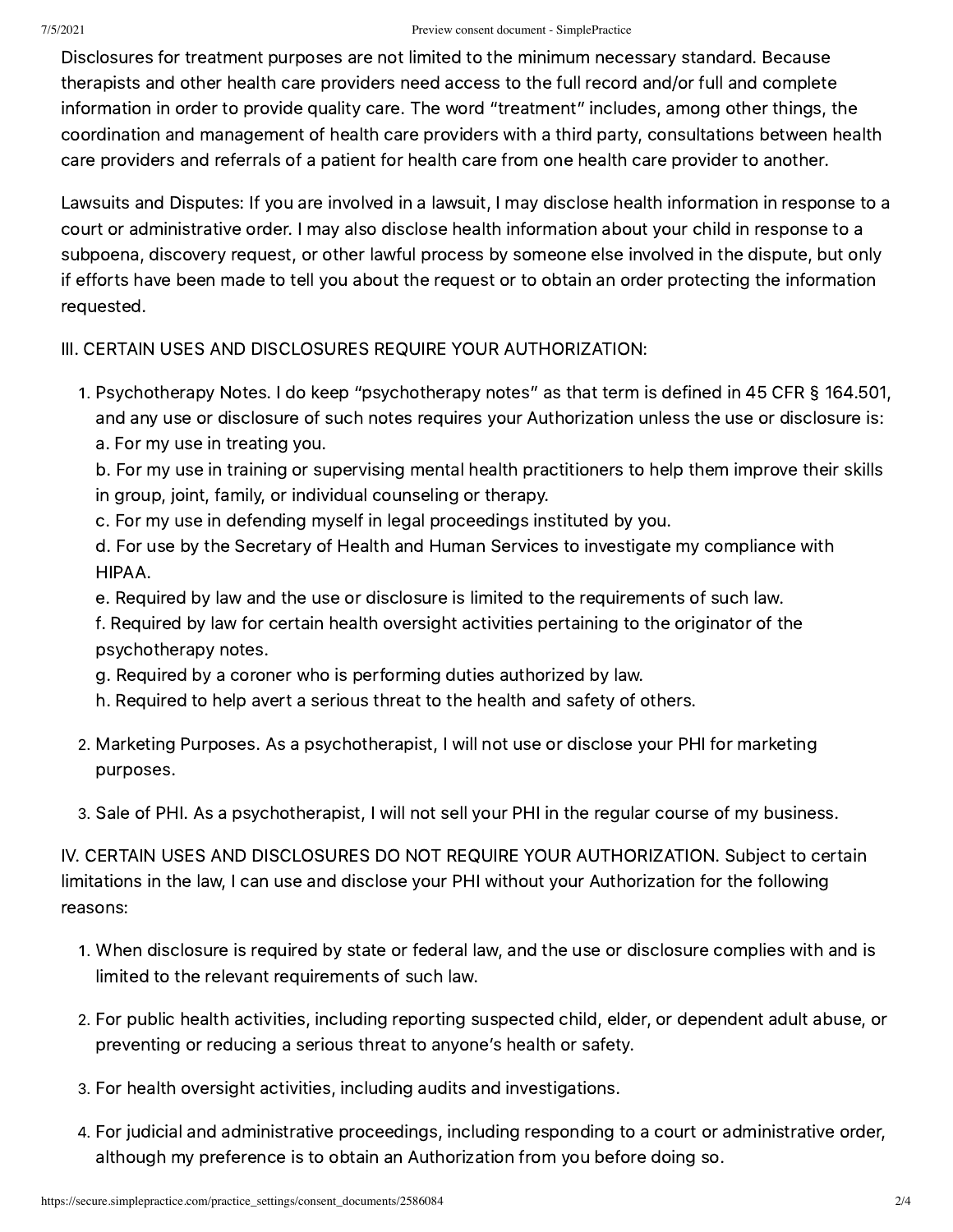- . For law enforcement purposes, including reporting crimes occurring on my premises.
- . To coroners or medical examiners, when such individuals are performing duties authorized by law.
- . For research purposes, including studying and comparing the mental health of patients who received one form of therapy versus those who received another form of therapy for the same condition.
- . Specialized government functions, including, ensuring the proper execution of military missions; protecting the President of the United States; conducting intelligence or counter-intelligence operations; or, helping to ensure the safety of those working within or housed in correctional institutions.
- . For workers' compensation purposes. Although my preference is to obtain an Authorization from you, I may provide your PHI in order to comply with workers' compensation laws.
- . Appointment reminders and health related benefits or services. I may use and disclose your PHI to contact you to remind you that you have an appointment with me. I may also use and disclose your PHI to tell you about treatment alternatives, or other health care services or benefits that I offer.
- V. CERTAIN USES AND DISCLOSURES REQUIRE YOU TO HAVE THE OPPORTUNITY TO OBJECT.
	- . Disclosures to family, friends, or others. I may provide your PHI to a family member, friend, or other person that you indicate is involved in your care or the payment for your health care, unless you object in whole or in part. The opportunity to consent may be obtained retroactively in emergency situations.
- VI. YOU HAVE THE FOLLOWING RIGHTS WITH RESPECT TO YOUR PHI:
	- . The Right to Request Limits on Uses and Disclosures of Your PHI. You have the right to ask me not to use or disclose certain PHI for treatment, payment, or health care operations purposes. I am not required to agree to your request, and I may say "no" if I believe it would affect your health care.
	- . The Right to Request Restrictions for Out-of-Pocket Expenses Paid for In Full. You have the right to request restrictions on disclosures of your PHI to health plans for payment or health care operations purposes if the PHI pertains solely to a health care item or a health care service that you have paid for out-of-pocket in full.
	- . The Right to Choose How I Send PHI to You. You have the right to ask me to contact you in a specific way (for example, home or office phone) or to send mail to a different address, and I will agree to all reasonable requests.
	- . The Right to See and Get Copies of Your PHI. Other than "psychotherapy notes," you have the right to get an electronic or paper copy of your medical record and other information that I have about you. I will provide you with a copy of your record, or a summary of it, if you agree to receive a summary, within 30 days of receiving your written request, and I may charge a reasonable, cost based fee for doing so.